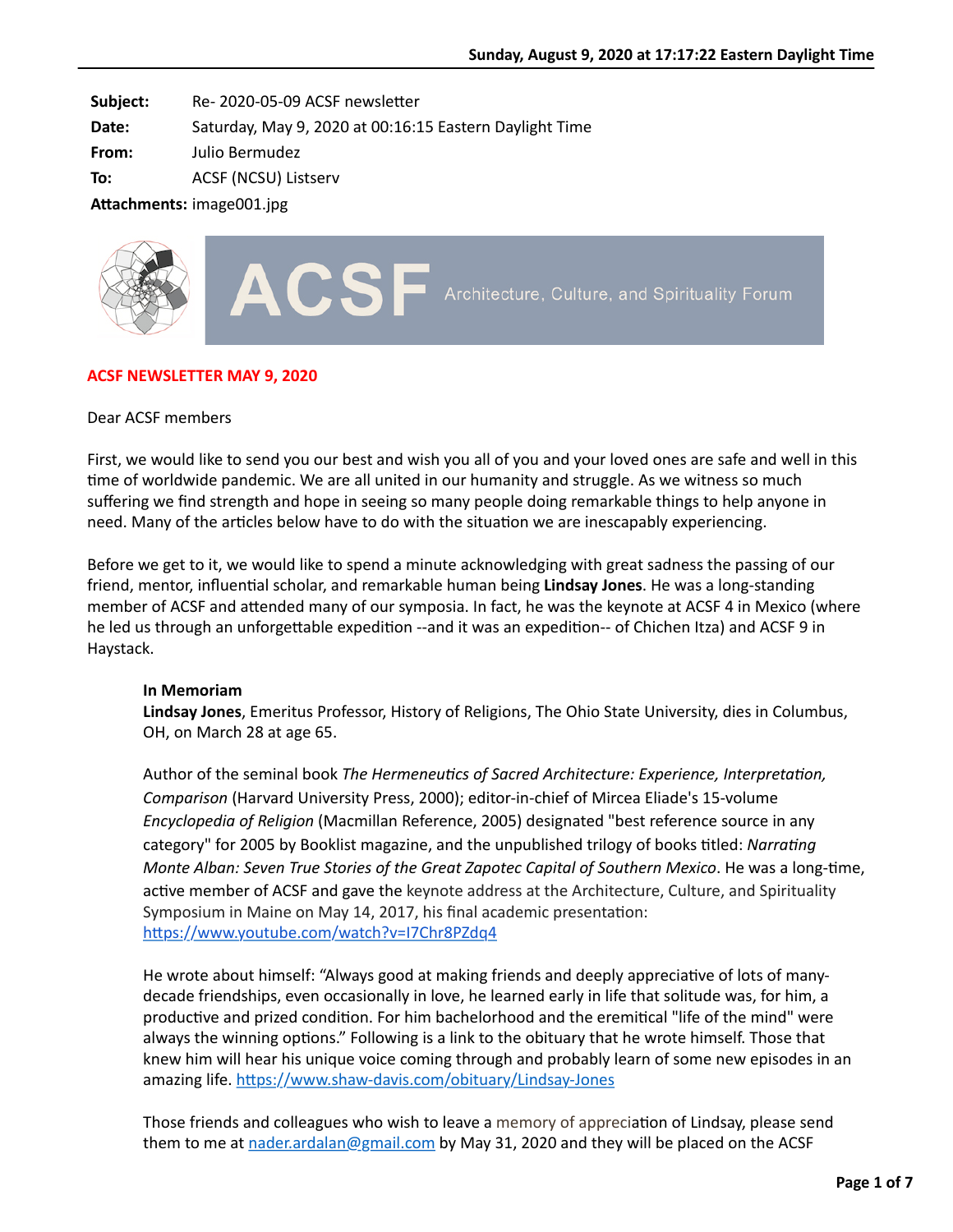website.

Following, you will find in GREEN articles, design topics, conferences and more related to our areas of interest. This material is prepared by Mike Crosbie and myself but also includes suggestions by members like you. We hope you find it useful.

### **GENERAL ARTICLES**

#### **How Did Modern Life Get So Lonely?**

https://www.newyorker.com/magazine/2020/04/06/the-history-of-loneliness Jill Lepore contemplates the history of loneliness.

### **The Loneliness Pandemic**

https://religionnews.com/2020/04/20/the-loneliness-pandemic-quarantined-youth-grapple-solitudeand-faith/

How do people in quarantine grapple with faith in solitude?

**The Art of Solitude, a 2020 Book by Stephen Batchelor** https://yalebooks.yale.edu/book/9780300250930/art-solitude In a time of social distancing and isolation, a meditation on the beauty of solitude from renowned **Buddhist writer Stephen Batchelor**

### **Ramadan in the Midst of Pandemic**

https://www.huffpost.com/entry/muslim-americans-get-creative-with-ramadan-plans-amid-covidoutbreak\_n\_5e9de3f1c5b63c5b5872d6cf?guccounter=1 Muslims must get creative with Ramadan observance amid closed mosques

### **The Gospel in the Time of Social Distancing**

https://www.newyorker.com/news/on-religion/the-gospel-in-a-time-of-social-distancing How do we remain faithful to religious belief when we cannot share those beliefs with each other firsthand?

### **Scientists know where aliens might be but humans will never see them**

https://apple.news/AZDPmGnClRx-z7qppBkMiJQ Beyond the impenetrable cosmological horizon is the unobservable universe: vast, possibly infinite, and maybe the likeliest location of alien life.

## **The scholar's vocation**

https://aeon.co/essays/weber-diagnosed-the-ills-of-the-modern-university-and-prescribed-the-cure A century ago, Weber both diagnosed the ills of the corporatized, modern university, and pointed out the path beyond it

## **What Do the Humanities Do in a Crisis?**

https://www.newyorker.com/culture/annals-of-inquiry/what-do-the-humanities-do-in-a-crisis The author asks if the study of the humanities has a relevance in the midst of a global crisis.

## **What Would Julian of Norwich Do?**

https://www.patheos.com/blogs/carlmccolman/2020/04/twelve-mystics-who-lived-throughepidemics-and-pandemics/ The thoughts of twelve mystics who lived through pandemics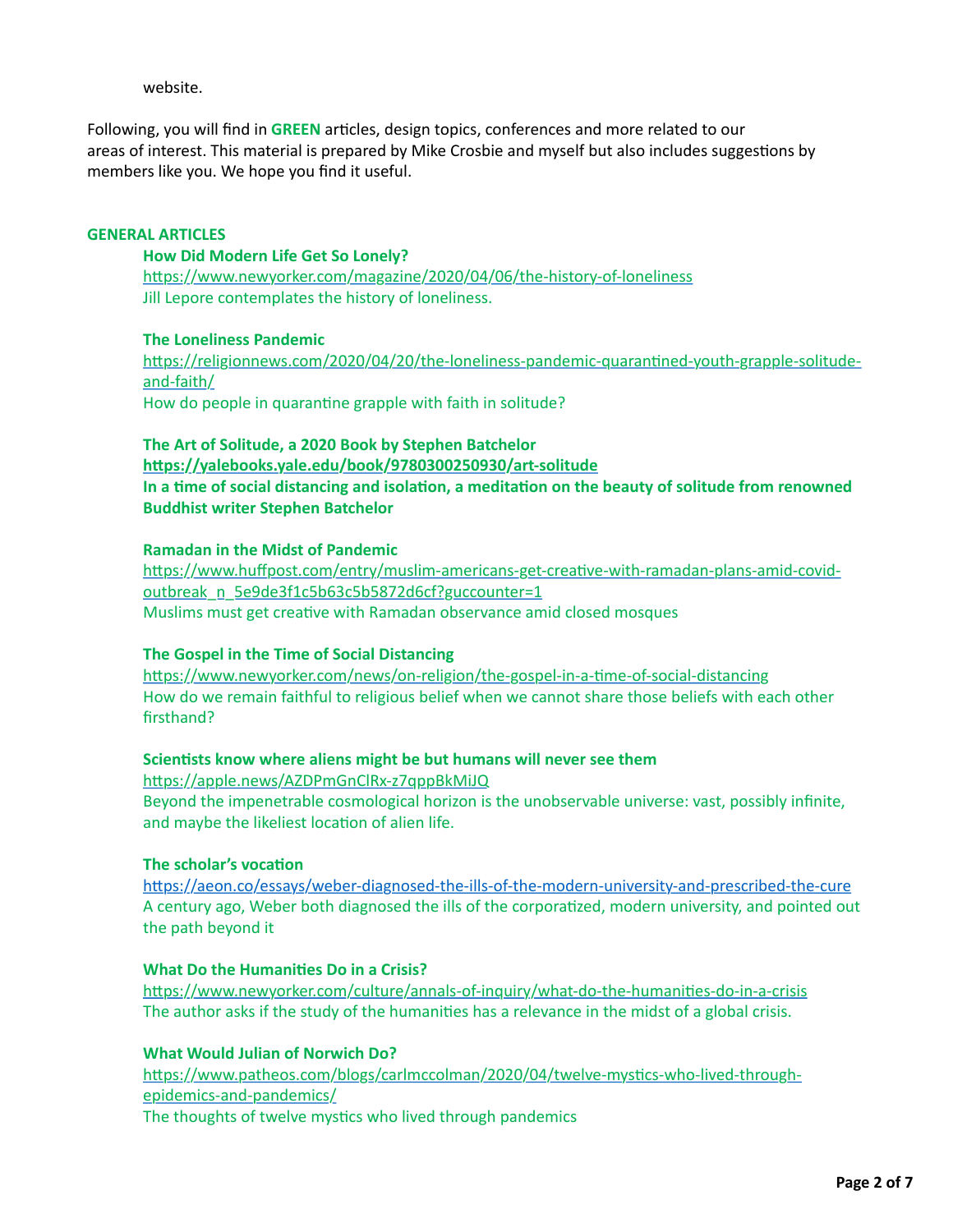### **Forgetting to Take Refuge**

https://www.patheos.com/blogs/notesfromthetemple/2017/12/forgetting-take-refuge/ The benefits of deciding to just unplug.

## **Does the Pandemic Have a Purpose?**

https://www.nytimes.com/2020/04/16/opinion/covid-philosophy.html Reflections on the ways this global event might have meaning.

## **The World is Empty Now**

https://www.nytimes.com/2020/04/11/opinion/coronavirus-Easter-sermon.html?auth=loginemail&login=email The void created by the pandemic might hold an unexpected gift.

### **Is the End Near?**

https://www.nytimes.com/2020/04/11/opinion/coronavirus-Easter-sermon.html?auth=loginemail&login=email Maybe it just feels that way...what religion can teach us about the "end times."

### **Enneagram Has its Moment**

https://www.latimes.com/california/story/2020-04-22/the-enneagram-9-types-mindfulness-selfawareness

A personality test focuses on mindfulness and self-awareness.

### **OTHER ARTICLES**

### **COVID-19 NeuroArts Field Guide**

In response to the many questions we've received about the ways art can help us during the pandemic, the IAM (international Arts+Mind) Lb has launched the COVID-19 NeuroArts Field Guide. It offers easy-to-do art activities and simple explanations about the science behind them. They will be updating the guide weekly with new ideas and information. https://www.artsandmindlab.org/covid-19-neuro-arts-field-guide/

### **Rubin Museum NYC, Stream the Tibetan Buddhist Shrine Room and More!**

https://rubinmuseum.org/landing/rubin-care-package-art-and-practices-for-navigating-your-world In this time of great instability, our global community is experiencing growing fear, loss, isolation, and stress. When faced with uncertainty and turmoil, Buddhists rely on traditional practices developed over two thousand years to harness the mind and help change perspectives, manage emotions, and cultivate compassion.

# **Museum of Modern Art (MOMA), Articles, Videos etc.**

https://www.moma.org/magazine/articles/255 Learning Curve: Art Resources for Teaching and Learning form Home

**Greater Good's Guide to Well-Being During Coronavirus** (From the Greater Good Magazine, sciencebased insights for a meaningful life)

https://greatergood.berkeley.edu/article/item/greater\_good\_guide\_to\_well\_being\_during\_coronavir us

### **Brené Brown: The 60 Minutes Interview**

https://www.cbsnews.com/video/brene-brown-cope-coronavirus-pandemic-covid-19-60-minutes-2020-03-29/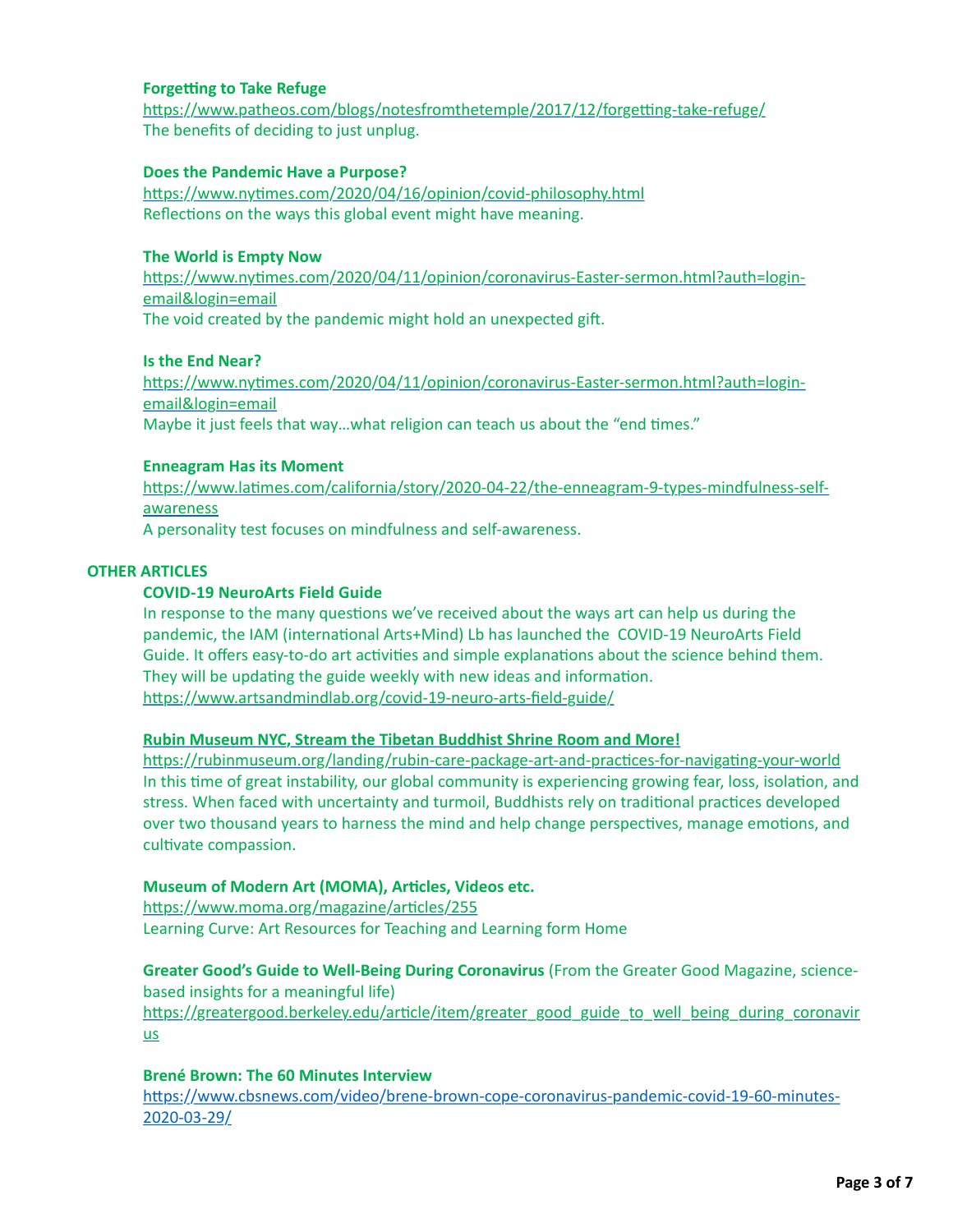## **The Covid Pandemic: Seven Lessons to be Learned for a Future**

https://medium.com/@premckar/the-covid-pandemic-seven-lessons-to-be-learned-for-a-future-81792f7f175

Reflecting on the experience thus far of the Covid-19 pandemic, Prem Chandavarkar proposes seven lessons we must learn from it for the world we need to build after it is over.

### **SPECIFIC ARTICLES**

### **Israeli Archaeologists Find Hidden Pattern at 'World's Oldest Temple' Göbekli Tepe**

https://www.haaretz.com/archaeology/.premium-israeli-archaeologists-find-hidden-pattern-atgobekli-tepe-1.8799837

Neolithic hunter-gatherers who erected massive monoliths in central Turkey 11,500 years ago had command of geometry and a much more complex society than previously thought, archaeologists say/

### **College choice: Reopen and risk virus spread or face financial ruin (Politico)**

https://www.politico.com/news/2020/05/02/colleges-reopen-decision-coronavirus-229609 Public colleges and universities face intense pressure to throw open classroom doors even as health officials warn of potential spikes in coronavirus cases come the fall.

## **In Praise of Cemeteries**

https://commonedge.org/in-praise-of-cemeteries/ The author notes the role cemeteries have to play in a time of social distancing.

### **Honk Twice for Hallelujah!**

https://www.newyorker.com/culture/photo-booth/honk-twice-for-hallelujah-what-church-looks-likein-the-parking-lot How a megachurch adapted to social distancing

#### **Listening to Sacred Stillness**

https://www.patheos.com/blogs/strategicmonk/2020/04/21/listening-to-sacred-stillness-in-theseuncertain-times/ How we might live through uncertain times.

### **Michael Sorkin, RIP**

https://www.nytimes.com/2020/03/29/arts/michael-sorkin-dead.html https://archinect.com/news/article/150191096/michael-sorkin-visionary-and-incisive-architecteducator-critic-has-passed-away-from-covid-19 We lose an architect who saw architecture as a vehicle for social change.

#### **Keith Critchlow RIP**

https://en.wikipedia.org/wiki/Keith\_Critchlow (1933-2020) Veteran readers will surely be aware of Summerhill School graduate Critchlow's work in sacred geometry and architecture, and particularly his work Earth Mysteries: A study in patterns (1978) and on Neolithic carved stone balls in Time Stands Still (1979). More recently, he co-founded and was president of London's Temenos Academy [\(www.temenosacademy.org](http://www.temenosacademy.org/) ).

#### **DESIGN**

### **On Earth Day, We Reflect on Architecture's Relationship with the Planet**

https://www.archdaily.com/938116/on-world-earth-day-we-reflect-on-architectures-relationshipwith-the-planet

As we recognize the 50th Earth Day, it is difficult to think of a time where our relationship with the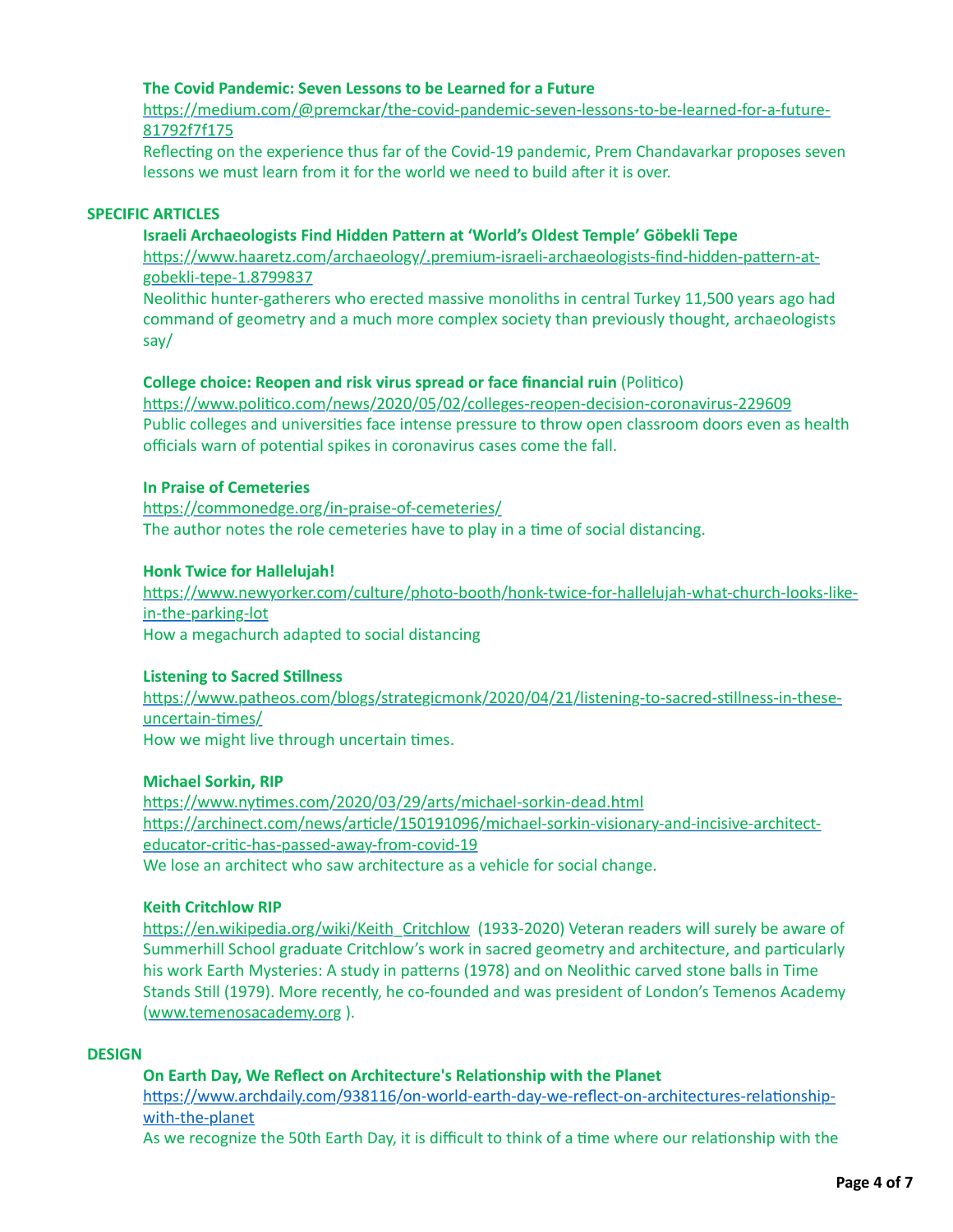Earth has been so different from normal. As we grapple with the worst health crisis in one hundred years, attention turns to the future of how we will live with each other, how global systems will operate, and in some cases, how profoundly positive it can be for the natural world when our exponential demands for oil, transport, and energy are curtailed.

## **Fallingwater Aerials**

## https://www.youtube.com/watch?

v=bC9ipWcYnQc&fbclid=IwAR2vek4XHgDWbUXsSzXxix1BeDPzl0iXUZtmz9XHSHAJh3jQygFoRKwIdrM You have never seen Fallingwater like this. While we had to postpone our symposium there, at the very least make sure to see the stunning work done with drones to show you this masterpiece. It's just beautiful.

## **How Artificial Intelligence Will Shape Design by 2050**

https://www.archdaily.com/937523/how-artificial-intelligence-will-shape-design-by-2050 As the world faces a number of urgent and complex challenges, from the climate crisis to housing, AI has the potential to make the difference between a dystopian future and a livable one. By looking ahead, we're taking stock of what's happening, and in turn, imagining how AI can shape our lives for the better.

## **St Martin-in-the-Fields**

https://www.spectator.co.uk/article/st-martin-in-the-fields

The church also has longstanding links with the peace movement. They can't have been very happy when, in 1914, a bomb was planted in one of the pews, supposedly by the suffragettes. It destroyed a window dedicated to W.H. Smith (yes, that W.H. Smith). Since 2008 the church's eastern window has been warped, a deliberate installation by the artist Shirazeh Houshiary, who says her work symbolises the fact that 'everything is in a state of erosion'.

# **Smart Cities Paving the Way to a Smart Future**

https://www.archdaily.com/936781/smart-cities-paving-the-way-to-a-smart-future The "smart" movement has gained traction and generated buzz over the last decade, but despite all of the hype, what even is a smart city?

### **Design in the Time of COVID-19**

https://www.architectmagazine.com/aia-architect/aiafeature/design-in-the-time-of-covid-19\_o The business of architecture has been derailed by a pandemic, but have remote offices changed the work of design?

### **Tadao Ando's Meditation Space captured in new photographs by Simone Bossi**

https://www.dezeen.com/2020/04/27/tadao-ando-meditation-space-photos-simone-bossi/ Architectural photographer Simone Bossi has created a new image series exploring the curved concrete of a tiny building by Japanese architect Tadao Ando.

# **Gaudí, Wright, Niemeyer and Le Corbusier: Take a Virtual Tour Through Iconic Architecture**

https://www.archdaily.com/936442/gaudi-wright-niemeyer-and-le-corbusier-take-a-virtual-tourthrough-iconic-architecture

sizable portion of the world's population hunkered down at home, online activities have become the go-to for those looking to fill, often hours, of newfound free time. Thanks to the cooperation of several companies, anyone with an internet connection now has access to a trove of online educational (courses, workshops, tutorials) and recreational (documentaries, digital books, virtual tours) activities that can be enjoyed from home.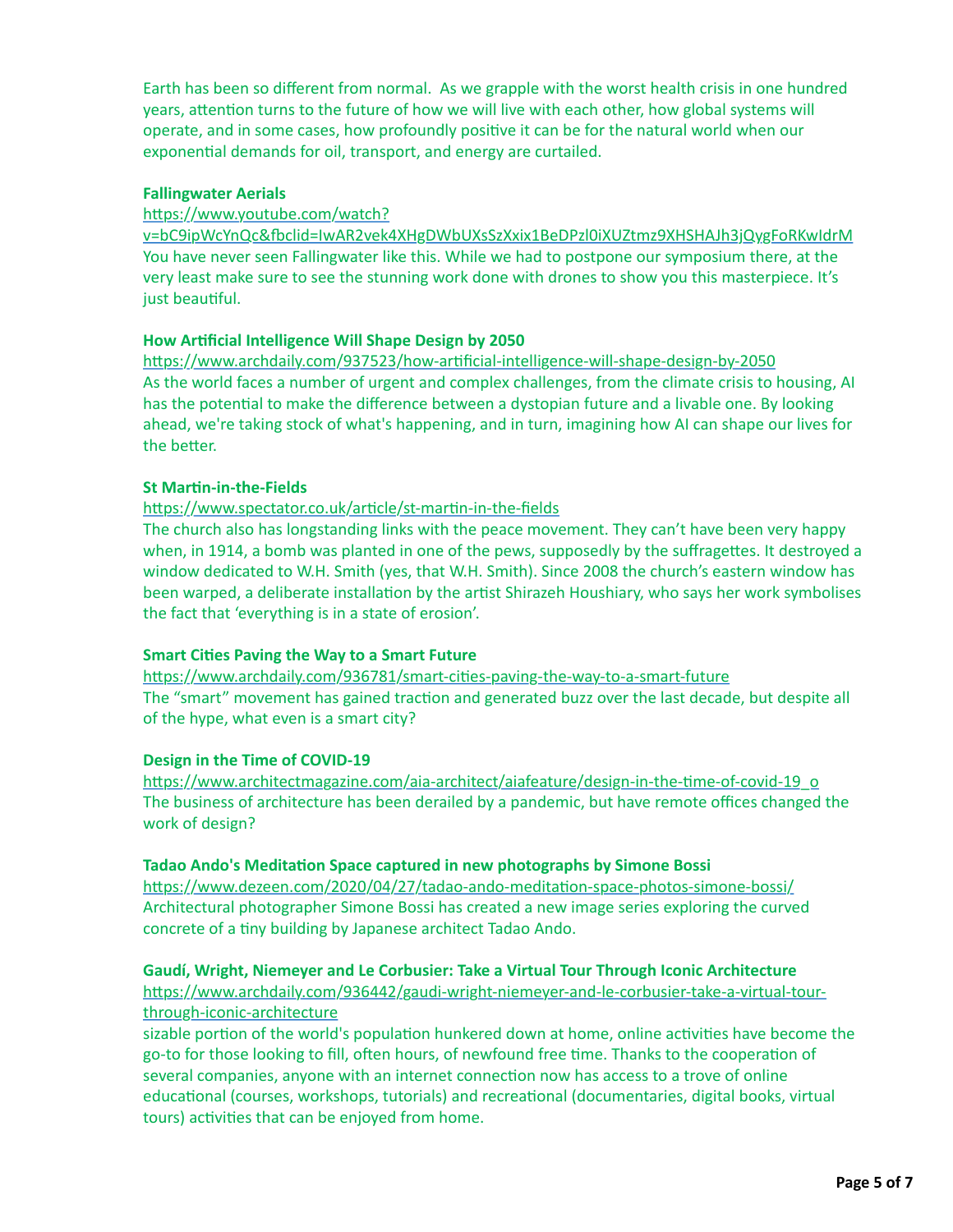## **Rethinking Workplace Design in the Age of Big Data**

https://www.archdaily.com/937198/rethinking-workplace-design-in-the-age-of-big-data In the highly connected world we live in, technology influences and impacts almost every decision we make. Big Data, Artificial Intelligence (AI), and the Internet of Things (IoT) have enhanced our connected world and helped us understand more about the spaces we inhabit.

### **Building Culture: Perkins and Will on Designing with Respect for Indigenous Traditions**

https://www.archdaily.com/937337/building-culture-perkins-and-will-on-designing-with-respect-forindigenous-traditions

Context defines both how we design and what we build. This holds especially true when designing contemporary architecture for Indigenous communities.

### **The Architecture of Surveillance: The Panopticon Prison**

https://www.archdaily.com/937611/the-architecture-of-surveillance-the-panopticon-prison An expression of power and a symbol of surveillance, the panopticon is a notorious architectural concept intended as a disciplinary mechanism. Photographer Romain Veillon shares his images of the Panopticon-inspired [prison](https://www.archdaily.com/tag/prisons) in Autun, France.

### **The Future of Generative Design: Autodesk on Architecture and Machine Learning**

https://www.archdaily.com/938246/the-future-of-generative-design-autodesk-on-architecture-andmachine-learning

Autodesk has quickly become an industry standard for architecture and engineering software. Bringing together a range of tools and programs with resources like Autodesk University and the Autodesk Foundation, the company is exploring the future of how we design and build.

## **The Fundamental Role of AI in Current Post-War Reconstruction**

https://www.archdaily.com/938705/the-fundamental-role-of-ai-in-current-post-war-reconstruction In a world devastated by war and destruction, new ideas for future reconstruction of cities are emerging. The latest technologies are creating opportunities to shape better built environments and better urban experiences.

### **Thom Mayne Reflects on the Founding of Morphosis**

https://www.archdaily.com/938693/thom-mayne-reflects-on-the-founding-of-morphosis Pritzker Prize Winner, Morphosis Founder & SCI-Arc Co-Founder, Thom Mayne joins the podcast to discuss his attraction to being an outsider, the use of technology within architecture, and how he founded the world-renowned architecture firm Morphosis

### **COMPETITIONS**

### **Competition: Campus of Religions, Vienna -- Architects Journal**

https://www.architectsjournal.co.uk/competitions/competition-campus-of-religionsvienna/10046950.article An international contest is being held for a new 16,000m<sup>2</sup> interfaith centre in Seestadt Aspern, Vienna

### **7 Competitions to Enter While on Lockdown**

https://www.archdaily.com/936608/5-competitions-to-enter-while-on-lockdown While the world is on pause and we are all leaning how to work from home trying to keep up with our usual productivity levels and fighting the lack of focus, we at ArchDaily want to help our readers keep their minds sharp through this challenge. One of the ways not to get absorbed in your daily routine is to make sure you have enough mental activity every day, and we have just the thing for you!